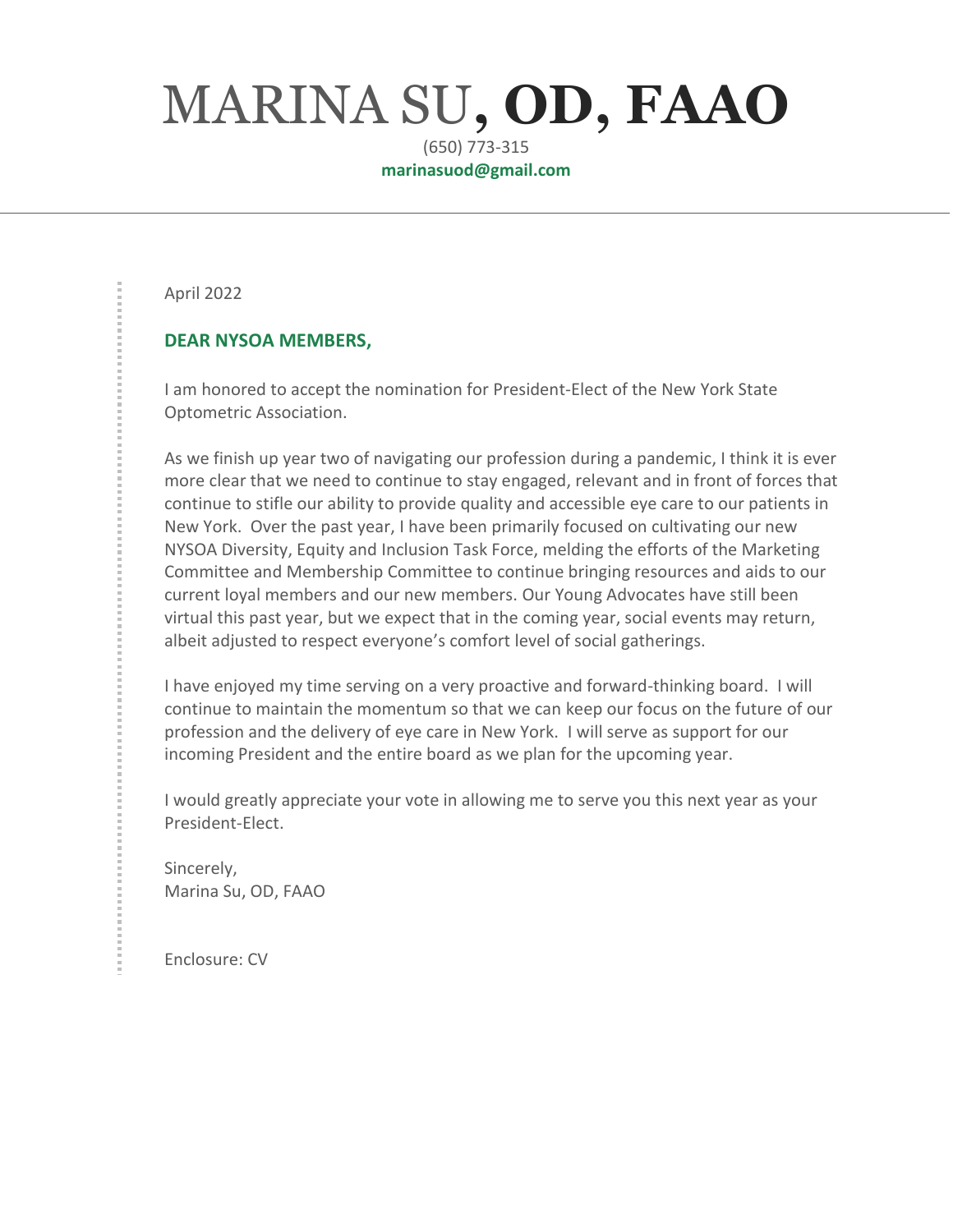## **MARINA SU, OD, FAAO**

| $(650)773 - 3115$                             | New York, NY                                                                                                                                                           | marinasuod@gmail.com |
|-----------------------------------------------|------------------------------------------------------------------------------------------------------------------------------------------------------------------------|----------------------|
| <b>EDUCATION</b>                              |                                                                                                                                                                        |                      |
| $08/2008 - 05/2012$                           | Southern California College of Optometry, Fullerton, CA<br>Doctor of Optometry                                                                                         |                      |
| $08/2007 - 01/2008$                           | Los Angeles City College, Los Angeles, CA                                                                                                                              |                      |
| $08/2006 - 05/2007$                           | <b>Scripps College, Claremont, CA</b><br>Post-Baccalaureate Pre-Health Program                                                                                         |                      |
| $08/2002 - 05/2006$                           | <b>Claremont McKenna College, Claremont, CA</b><br>Bachelor of Arts-Psychology/Legal Studies, Cum Laude                                                                |                      |
| $04/2004 - 12/2004$                           | Oxford University-St. Edmund Hall, Oxford, England, United Kingdom<br>Visiting Student- Department of Experimental Psychology                                          |                      |
| <b>LICENSURE AND</b><br><b>CERTIFICATIONS</b> |                                                                                                                                                                        |                      |
| $11/2013$ – Present                           | Fellow, American Academy of Optometry                                                                                                                                  |                      |
| $08/2012$ – Present                           | <b>New York State Optometric License, NY</b><br>With DPA, TPA and Glaucoma Certification                                                                               |                      |
| $08/2012$ – Present                           | California State Optometric License, CA<br>With DPA, TPA and Glaucoma Certification                                                                                    |                      |
| $03/2011 - 03/2013$                           | <b>CPR Certification (Adult, Child and Infant)</b><br>Southern California College of Optometry, Fullerton, CA                                                          |                      |
| $04/2009 - 04/2011$                           | Certification for Transport of Dangerous Goods: Infectious substances and<br>Dry Ice (Div $6.2 \&$ Class 9)<br>Southern California College of Optometry, Fullerton, CA |                      |
| <b>CLINICAL/PROFESSIONAL EXPERIENCE</b>       |                                                                                                                                                                        |                      |
| $01/2020$ —Present                            | <b>Chief Operating Officer</b><br>Fromer Eye Centers, New York, NY                                                                                                     |                      |

- 04/2018—Present **Director of Optometry** Fromer Eye Centers, New York, NY
- 07/2018 Present **Ocular Disease Residency Supervisor** Fromer Eye Centers, New York NY/State University of New York, State College of Optometry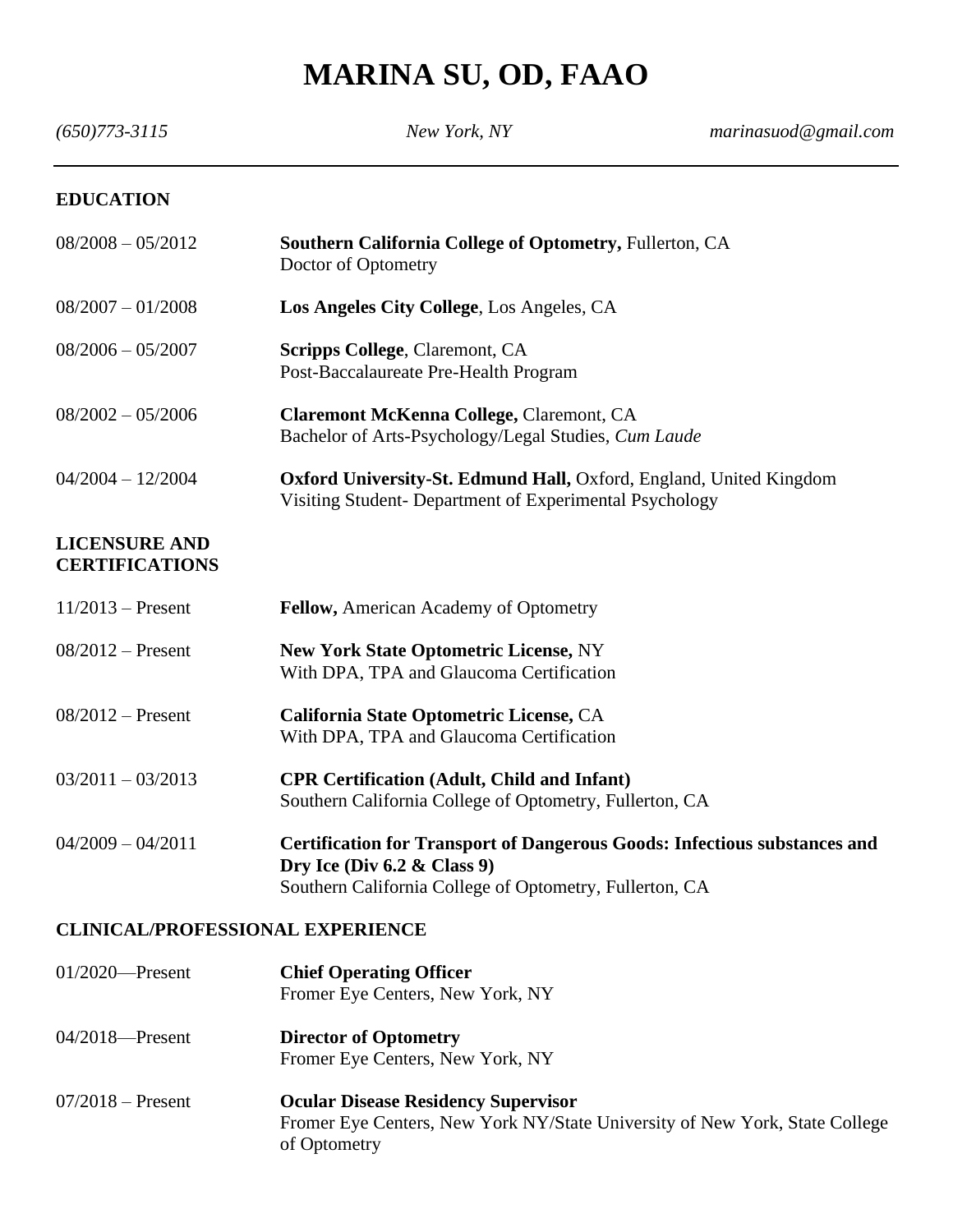| $09/2015 - 06/2018$          | <b>Ocular Disease Co-Residency Supervisor</b><br>Fromer Eye Centers, New York NY/State University of New York, State College<br>of Optometry                                                                                                                              |
|------------------------------|---------------------------------------------------------------------------------------------------------------------------------------------------------------------------------------------------------------------------------------------------------------------------|
| $07/2013 -$ Present          | Optometrist<br>Fromer Eye Centers, New York, NY<br>Co-Management in Anterior and Posterior Segment, Refractive Surgery,<br>Oculoplastics, Pediatrics and Specialty Contact Lenses                                                                                         |
| $09/2014 -$ Present          | <b>Adjunct Assistant Clinical Professor</b><br>State University of New York, State College of Optometry                                                                                                                                                                   |
| $07/2012 - 07/2013$          | <b>Assistant Clinical Instructor/Optometric Resident - Ocular Disease</b><br>Fromer Eye Centers/SUNY College of Optometry, New York, NY<br>Co-Management in Anterior and Posterior Segment, Refractive Surgery,<br>Oculoplastics, Pediatrics and Specialty Contact Lenses |
| $02/2012 - 05/2012$          | <b>Optometric Externship - Ocular Disease</b><br>Whiteriver Hospital Indian Health Services, Whiteriver, AZ                                                                                                                                                               |
| $11/2011 - 02/2012$          | <b>Optometric Externship - Primary Care Optometry</b><br>Naval Hospital Camp Pendleton, CA                                                                                                                                                                                |
| $08/2011 - 11/2011$          | <b>Optometric Externship – Ocular Disease</b><br>Minnesota Eye Consultants (Co-Management), Minneapolis, MN                                                                                                                                                               |
| $08/2008 - 08/2011$          | <b>Optometric Internship</b><br><b>Primary Care Optometry/Pediatrics/Low Vision/Contact Lenses</b><br>Southern California College of Optometry, Fullerton, CA                                                                                                             |
| $06/2007 - 09/2008$          | <b>Office Assistant, Dr. Steven Bae, O.D., Los Angeles, CA</b>                                                                                                                                                                                                            |
| $06/2007 - 07/2008$          | Intern, Hollywood Vision Center, Los Angeles, CA                                                                                                                                                                                                                          |
| <b>OTHER WORK EXPERIENCE</b> |                                                                                                                                                                                                                                                                           |
| $01/2005 - 10/2020$          | <b>Editor, Rich IP and Co.</b> (intellectual property law firm), Taipei, Taiwan<br>(via e-mail)                                                                                                                                                                           |
| $07/2012 - 01/2017$          | <b>Optometrist, Lenscrafters, Various Locations, New York</b>                                                                                                                                                                                                             |

- 08/2012 08/2014 **Optometrist,** SEE Eyewear, Manhattan, New York
- 11/2010 02/2011 **Teaching Assistant,** Ocular Health Procedures Lab, Southern California College of Optometry
- 08/2008 10/2009 **Research Assistant,** Dry Eye Institute (Eye Care Center), Southern California College of Optometry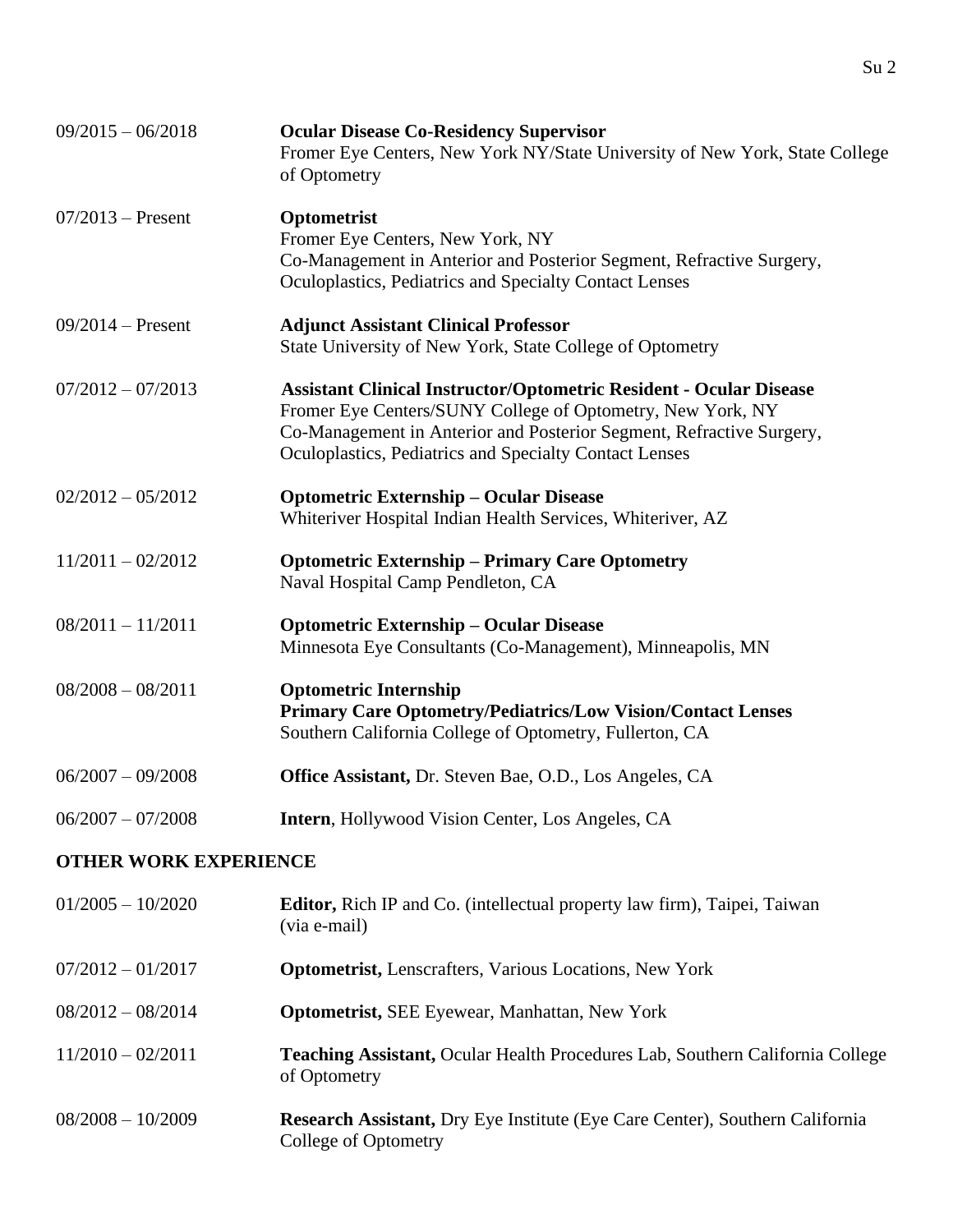#### **OPTOMETRIC COMMUNITY SERVICE**

| April 24-26, 2022 | <b>AOA on Capital Hills, Advocate</b><br>Washington, DC                                                                                                                                                      |
|-------------------|--------------------------------------------------------------------------------------------------------------------------------------------------------------------------------------------------------------|
| July 15, 2020     | NYSOA Legislative Day, Advocate<br>Virtual                                                                                                                                                                   |
| March 28, 2018    | NY School Vision Health Month-Kakiat Elementary School, Spring Valley, NY<br>Collaboration with VSP                                                                                                          |
| April 17, 2018    | <b>NYSOA Legislative Day, Advocate</b><br>Albany, NY                                                                                                                                                         |
| April 25, 2017    | <b>NYSOA Legislative Day, Advocate</b><br>Albany, NY                                                                                                                                                         |
| May 4, 2016       | <b>NYSOA Legislative Day, Advocate</b><br>Albany, NY                                                                                                                                                         |
| Feb 6-14, 2015    | <b>Association Haitienne De Developpement Human (A.H.D.H.)</b> Medical<br>Humanitarian Trip, Haiti                                                                                                           |
| March 3, 2015     | <b>NYSOA Legislative Day, Advocate</b><br>Albany, NY                                                                                                                                                         |
| Feb 15-22, 2015   | <b>Association Haitienne De Developpement Human (A.H.D.H.)</b> Medical<br>Humanitarian Trip (Eye Care Team of 1 optometrist and 2 ophthalmologists with<br>multitude of other healthcare specialties), Haiti |
| May 13, 2014      | NYSOA Legislative Day, Advocate<br>Albany, NY                                                                                                                                                                |
| Feb 2014          | Bowery Mission, Vision Exams, New York, NY                                                                                                                                                                   |
| Aug 18, 2010      | Vision Screening Volunteer (Student Coordinator), Back-to-School Health<br>Fair, Covina CA                                                                                                                   |
| June 12, 2010     | Vision Screening Volunteer, Summer Special Olympics, Long Beach, CA                                                                                                                                          |
| April 30, 2010    | Vision Screening Volunteer, Remote Area Medical (RAM) LA, Los Angeles, CA                                                                                                                                    |
| Nov 8, 2009       | Vision Screening Volunteer, Diabetes Health Fair, Downtown Los Angeles, CA                                                                                                                                   |
| April 5, 2009     | Vision Screening Volunteer, Diabetes Health Fair, Santa Ana, CA                                                                                                                                              |
| March 21, 2009    | Vision Screening Volunteer, Jewish Family Service of Orange County, Irvine,<br>CA                                                                                                                            |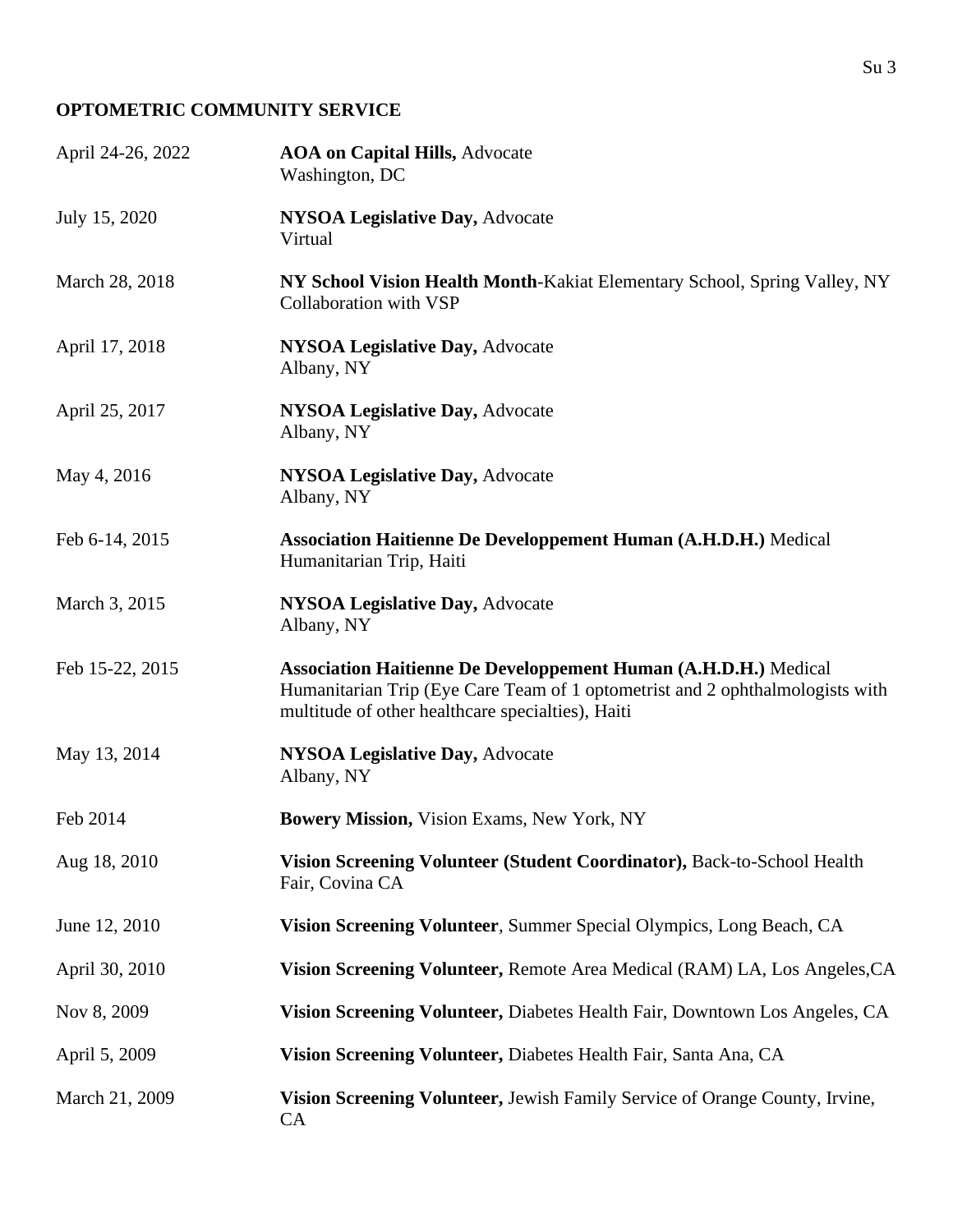| Sept. 20, 2008          | Vision Screening Volunteer, City of Fontana Children's Health Fair, Fontana,<br>CA)                                     |
|-------------------------|-------------------------------------------------------------------------------------------------------------------------|
| Jan $2005 -$ May $2006$ | <b>Volunteer</b> , Rehabilitation Clinic and Child Life Program, Children's Hospital of<br>Orange County, Santa Ana, CA |

#### **LEADERSHIP**

| $06/2021$ -Present  | <b>New York State Optometric Association (NYSOA)—Vice President</b>                                                                                                                                                                                                     |
|---------------------|-------------------------------------------------------------------------------------------------------------------------------------------------------------------------------------------------------------------------------------------------------------------------|
| $10/2021$ —Present  | <b>Accreditation Council on Optometric Education-Team Chair</b><br>American Optometric Association                                                                                                                                                                      |
| $06/2020 - 5/2021$  | <b>New York State Optometric Association (NYSOA)—Secretary</b>                                                                                                                                                                                                          |
| 06/2020—Present     | <b>New York State Optometric Association (NYSOA) Membership</b><br><b>Committee-Chair</b>                                                                                                                                                                               |
| 06/2019-05/2020     | <b>New York State Optometric Association (NYSOA)—Treasurer</b>                                                                                                                                                                                                          |
| $08/2017$ —Present  | <b>New York State Optometric Association (NYSOA) Young Advocate</b><br><b>Committee/United in Possibilities Campaign—Co-Chair</b>                                                                                                                                       |
| $07/2016$ – Present | New York State Optometric Association (NYSOA)—Metropolitan Regional<br>Trustee                                                                                                                                                                                          |
| $11/2014 - 10/2021$ | <b>Accreditation Council on Optometric Education—Consultant</b><br>American Optometric Association<br>-Accredited Southern College of Optometry Primary Care Residency (Jan 2016)<br>-Accredited Newsom Eye Refractive Surgery/Ocular Disease Residency (April<br>2018) |
| $05/2012$ – Present | <b>SCCO Alumni Association-Class Liason</b><br>Southern California College of Optometry                                                                                                                                                                                 |
| 09/2018-09/2019     | <b>Optometric Society of the City of New York (OSCONY)—Treasurer</b>                                                                                                                                                                                                    |
| $04/2016 - 07/2019$ | <b>State University of New York College of Optometry, Career Development</b><br><b>Center-Advisory Board</b>                                                                                                                                                            |
| $09/2016 - 05/2018$ | Optometric Society of the City of New York (OSCONY)—Board of Directors                                                                                                                                                                                                  |
| $04/2015 - 04/2017$ | New York State Optometric Association (NYSOA)—Young OD Committee                                                                                                                                                                                                        |
| $05/2011 - 05/2012$ | <b>Student Association Board—Class President</b><br>Southern California College of Optometry, Fullerton, CA                                                                                                                                                             |
| $05/2010 - 05/2011$ | <b>Student Association Board—Director of the Department of Intraprofessional</b><br><b>Relations</b>                                                                                                                                                                    |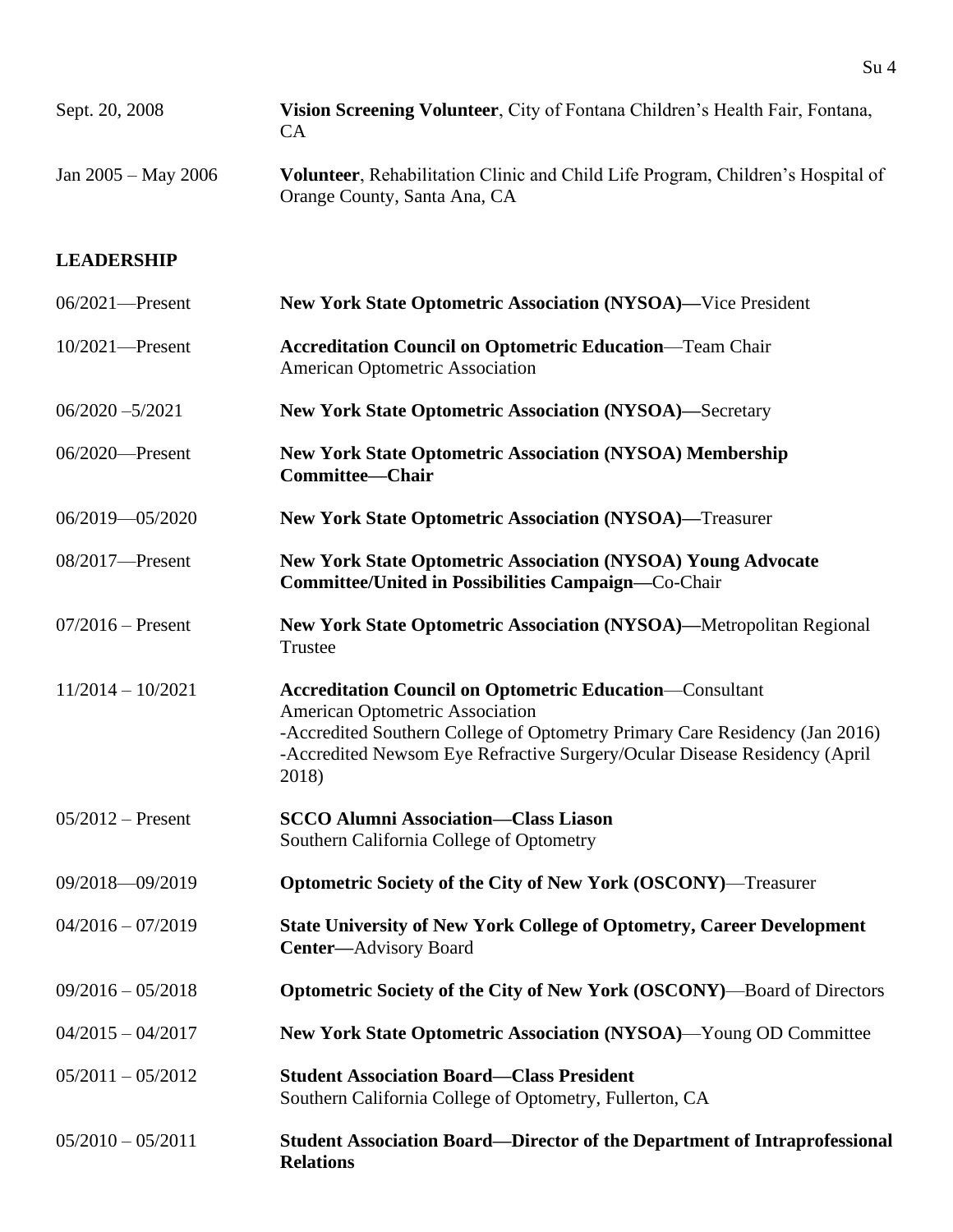|                     | Southern California College of Optometry, Fullerton, CA                                                                                                 |
|---------------------|---------------------------------------------------------------------------------------------------------------------------------------------------------|
| $10/2010 - 05/2011$ | American Optometric Student Association SCCO AOA-PAC (Political Action<br>Committee) Liaison<br>Southern California College of Optometry, Fullerton, CA |
| $05/2010 - 05/2011$ | <b>Student Liaison-Orange County Optometric Society Board, Orange County,</b><br><b>CA</b>                                                              |
| $05/2010 - 05/2011$ | Student Liaison-Rio Hondo Optometric Society Board, La Mirada, CA                                                                                       |
| $05/2010 - 05/2011$ | <b>Student Liaison-Inland Empire Optometric Society Board, Ontario, CA</b>                                                                              |
| $05/2010 - 05/2011$ | Student Liaison-San Gabriel Valley Optometric Society Board, San Gabriel,<br><b>CA</b>                                                                  |
| Apr 3-5, 2011       | <b>Student Coordinator, American Optometric Association Congressional</b><br>Advocacy Conference, Washington D.C.                                       |
| March 23, 2011      | Student Coordinator, California Optometric Association Keyperson Day,<br>Sacramento CA                                                                  |
| Feb 4-5, 2011       | <b>SCCO Student Association Board Representative, California Optometric</b><br>Association House of Delegates, Visalia, CA                              |
| Sep 10-11, 2011     | <b>SCCO Student Association Board Representative, California Optometric</b><br>Association President's Council, Indian Wells, CA                        |
| $04/2009 - 05/2010$ | <b>Student Association Board—Department of Public Relations, Southern</b><br>California College of Optometry, Fullerton, CA                             |
| April 8-11, 2010    | Student Attendee, International Congress of Behavioral Optometry, Ontario, CA                                                                           |
| March 24, 2010      | Student Attendee, California Optometric Association Keyperson Day,<br>Sacramento, CA                                                                    |
| March 2-4, 2010     | <b>Student Attendee, American Optometric Association Congressional Advocacy</b><br>Conference, Washington D.C.                                          |
| Jan 29-30, 2010     | <b>SCCO Student Association Board Representative, California Optometric</b><br>Association House of Delegates, Ontario, CA                              |
| $02/2009 - 01/2010$ | <b>Inland Empire Optometric Society Student Liason, Inland Empire, CA</b>                                                                               |
| $08/2008 - 05/2009$ | <b>Activities Coordinator</b> , Spanish Optometry Society, Southern California College<br>of Optometry, Fullerton, CA                                   |
| March 24, 2009      | <b>Student Attendee, American Optometric Association Keyperson Day,</b><br>Sacramento, CA                                                               |

Su 5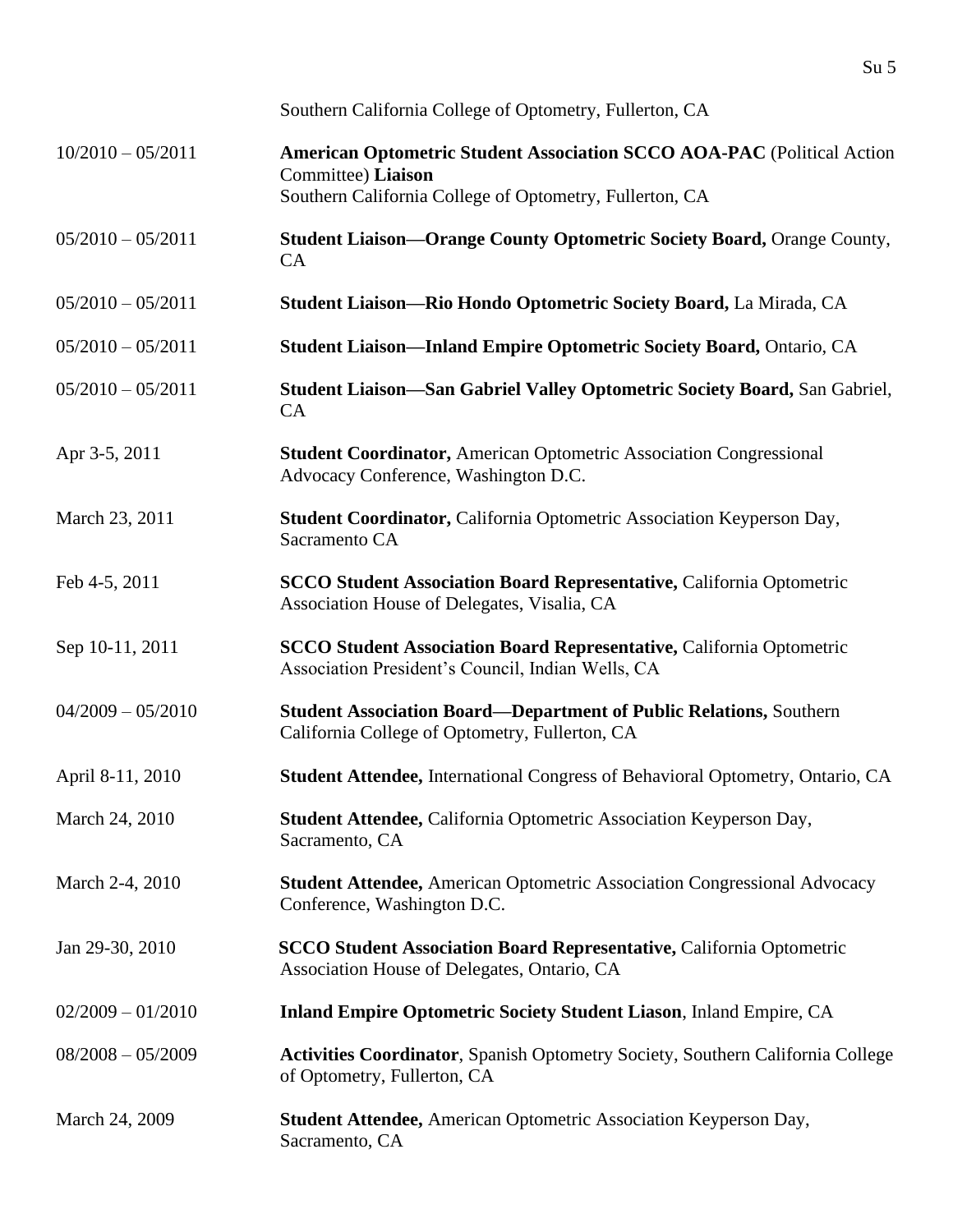| $08/2006 - 05/2007$ | Founder, Lions-In-Sight (for the Claremont Colleges), Claremont, CA                                                                                                                                                                                         |
|---------------------|-------------------------------------------------------------------------------------------------------------------------------------------------------------------------------------------------------------------------------------------------------------|
| <b>RESEARCH</b>     |                                                                                                                                                                                                                                                             |
| $08/2010 - 03/2012$ | <b>Senior Research Project, "Vision and Eye Care in Juvenile Probation Camps of</b><br>Los Angeles County: A Survey," Southern California College of Optometry,<br>Fullerton, CA                                                                            |
|                     | POSTERS, PRESENTATIONS, AND GUEST SPEAKER ENGAGEMENTS                                                                                                                                                                                                       |
| February 22, 2022   | "The Power of Healing: Amniotic Membranes-Past, Present and Future"<br>Virtual Webinar, Fromer Eye Centers<br>COPE ID: 76817-TD                                                                                                                             |
| May 20, 2021        | "Contact Lenses in Infantile Aphakic Eyes"<br>Virtual Webinar, Fromer Eye Centers<br><b>COPE ID: 46126-CL</b>                                                                                                                                               |
| February 9, 2021    | "Having a Field Day with Visual Fields"<br>Virtual Webinar, NYSOA CE Pass<br>COPE ID: 120997                                                                                                                                                                |
| October 17, 2020    | "Evaluating Ultrasound Imaging in Patients with Optic Nerve Colobomas as<br>a Prognostic Factor for Retinal Detachments"<br>Poster Presentation (second author)<br>American Academy of Optometry, Virtual Poster Session                                    |
| February 14, 2020   | "An Atypical Bilateral Presentation of Posner-Schlossman Syndrome"<br>Poster Presentation (second author)<br>Heart of America Eye Congress, Kanas City, Missouri                                                                                            |
| February 11, 2020   | "Advancements in Cataract Surgery: Procedures, Implants and Beyond"<br>Co-Lecturer with Mark Fromer, MD<br>COPE-approved CE Course ID 63712-PO (2 credit hours), The Optometric<br>Society of the City of New York, SUNY College of Optometry, New York, NY |
| September 25, 2019  | "Co-Management of Cataract Surgery: The Present and the Future"<br>Co-Lecturer with Mark Fromer, MD<br>COPE-approved CE Course ID 117886 (2 credit hours), Fromer Eye Centers,<br>New York, NY                                                              |
| August 11, 2019     | "Ultrasound Biomicroscopy (UBM): Not All Angles are Created Equal<br>COPE-approved CE Course ID 63215-PD (1 Credit Hour), Eastern Society<br>Brunch CE, Saratoga-Wilton Elks Lodge, Saratoga, NY                                                            |
| June 28, 2018       | "Having a Field Day with Visual Fields"<br>COPE-approved CE Course ID 58053-PD (2 credit hours), Fromer Eye Centers,<br>New York, NY                                                                                                                        |

Su 6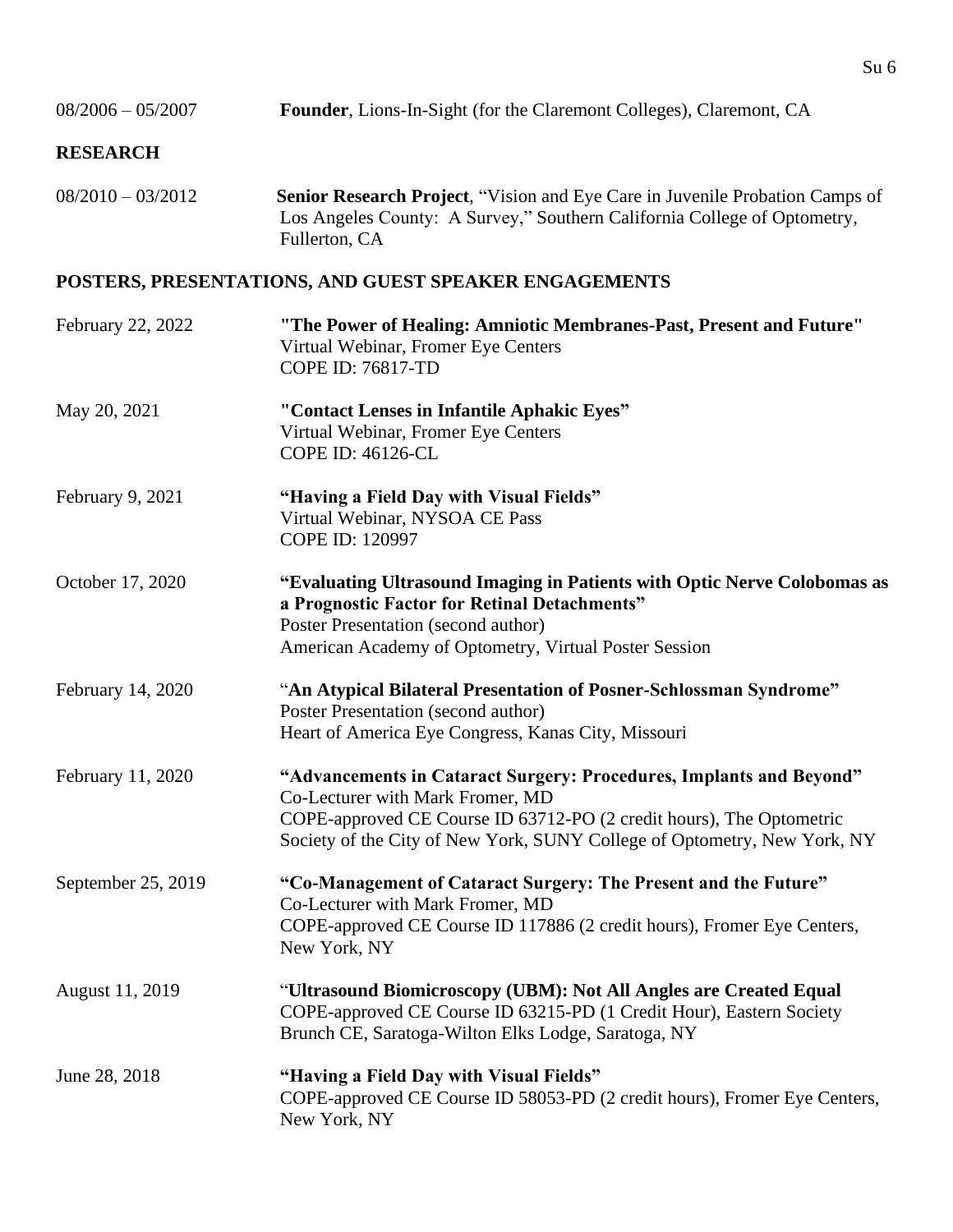| June 23, 2017           | "Covering all bases in a patient with chronic progressive external<br>ophthalmoplegia"<br>Poster Presentation (second author)<br>Optometry's Meeting, American Optometric Association, Washington, D.C.                                               |
|-------------------------|-------------------------------------------------------------------------------------------------------------------------------------------------------------------------------------------------------------------------------------------------------|
| October 9, 2015         | "Doc, my eye is blurry!' Panuveitis: Diagnosis, Decisions and Differentials,"<br>Poster Presentation (second author)<br>American Academy of Optometry, New Orleans, LA                                                                                |
| September 2 and 9, 2015 | "Contact Lenses in Infantile Aphakic Eyes"<br>COPE-approved CE Course ID 46126-CL (3 credit hours), Fromer Eye Centers,<br>New York, NY                                                                                                               |
| August 19, 2014         | Diabetic Complications 101: Guest Speaker on Panel with Helen Nickerson,<br>Ph.D, JDRF Senior Scientist, Complications Therapies and Erika Brutsaert, MD,<br>Clinical Endocrinologist, Montefiore Medical Center, JDRF New York Chapter,<br><b>NY</b> |
| May 21, 2014            | "Ultrasound Biomicroscopy (UBM): Not All Angles are Created Equal,"<br>COPE-approved CE Course ID 39592-PD, Manhattan Eye Ear & Throat Hospital,<br>New York, NY                                                                                      |
| Feb 19 and 26, 2014     | "Ultrasound Biomicroscopy (UBM)" Co-lecturer with Kenneth Schor, M.D.<br>COPE-approved CE Course ID 39592-PD, Fromer Eye Centers, New York, NY                                                                                                        |
| June 2013               | "A rare case of glaucoma secondary to anterior uveitis in an uncontrolled<br>HIV (+) patient," Poster presentation, Optometry's Meeting, San Diego, CA                                                                                                |
| March 2013              | "Ultrasound Biomicroscopy (UBM): Not All Angles are Created Equal,"<br>COPE-approved CE lecture, SUNY College of Optometry, New York, NY                                                                                                              |
| Oct 2012                | "RNFL Loss: Glaucoma or Interferon Retinopathy," Poster Presentation,<br>American Academy of Optometry, Phoenix, AZ                                                                                                                                   |
|                         | OTHER HEALTHCARE-RELATED CONFERENCES                                                                                                                                                                                                                  |
| Mar 29, 2015            | Unite For Sight Global Health & Innovation Conference, Yale University,                                                                                                                                                                               |
| <b>HONORS</b>           | New Haven, CT                                                                                                                                                                                                                                         |
| May 2017                | New York State Optometric Association-Young OD of the Year, 122 <sup>nd</sup><br>NYSOA Congress and Annual Meeting, Cooperstown, NY                                                                                                                   |
| Oct 2012                | Allergan Disease Resident Travel Fellowship, American Academy of<br>Optometry, Phoenix, AZ                                                                                                                                                            |
| May 2012                | Dr. Al Dennis Memorial Endowed Award (Leadership), Southern California<br>College of Optometry, Fullerton, CA                                                                                                                                         |

Su 7